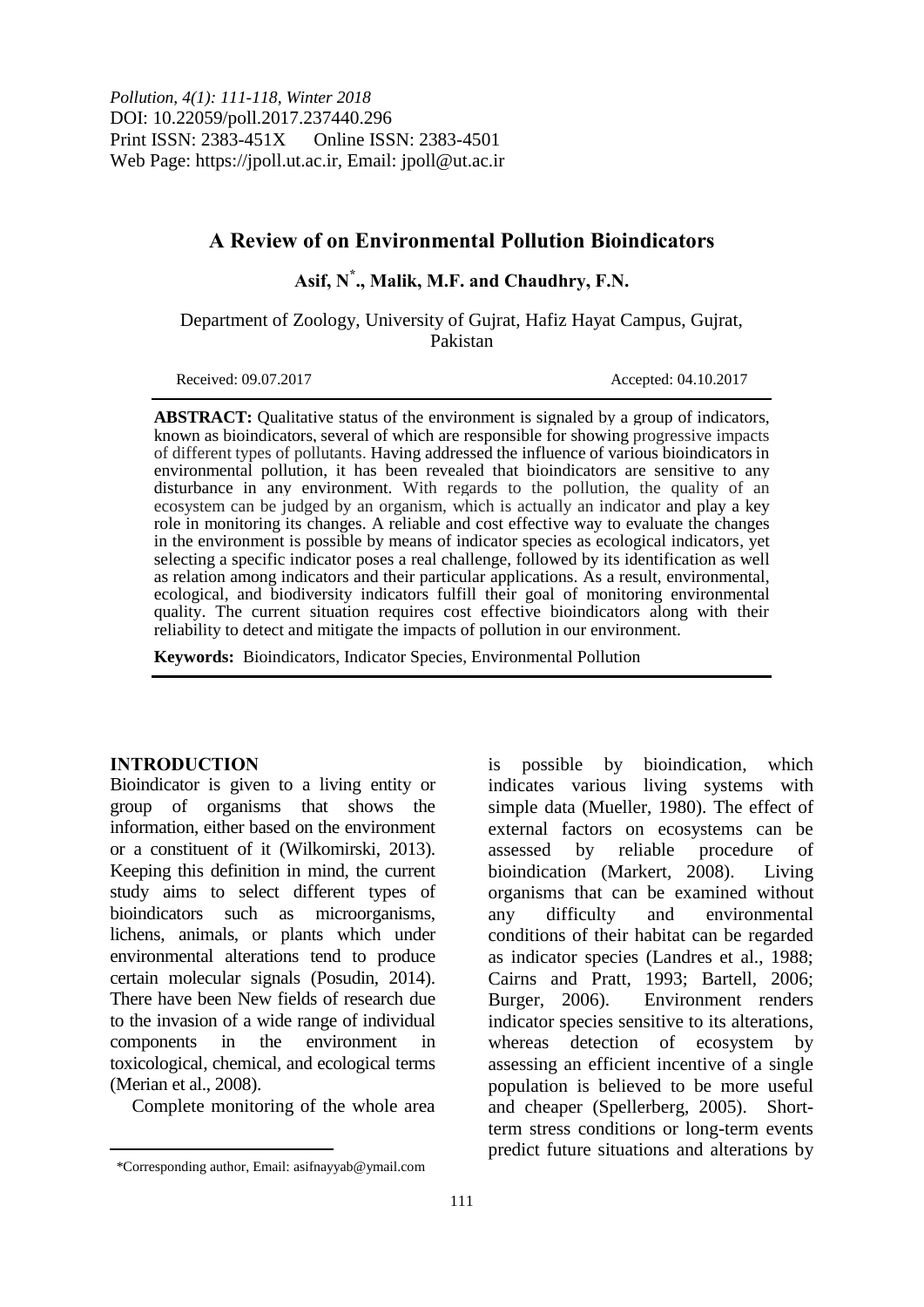identifying the variations in indicator species (Cairns & Pratt, 1993).

Several restrictions on indicator species have been described, despite their increased popularity (Lindenmayer et al., 2000; Lindenmayer & Fischer, 2003; Morrison, 2009; Lindenmayer & Likens, 2011). Environment complexity with single population rarely occurs and have subjective selection criteria for indicators according to initial restrictions (Ahmed et al., 2016). In addition, differing environmental indicators respond to various environmental alterations, e.g. ecological indicators demonstrate the changes in living systems' environment, whereas diversity coexists with the overall community diversity ecosystem for taxonomic groups of biodiversity indicators (Mc Geoch, 1998). Therefore, monitoring goals are separated by three categories, with regards to the changes in either physical or chemical changes of the environment along with biodiversity and ecological procedures (Holt & Miller, 2011). The present study shall discuss the impact of various bioindicators in environmental pollution.

#### **Bat as Bioindicator of Environment Health Assessment**

Human population is increasing at a frightening rate. Currently, population of over 7 billion humans helped as well as deteriorative effects against the balance of living entities and humans is devastating the earth,(Barnosky et al., 2012). To attain a balanced living environment, bioindicators such as bat play a vital role to lessen human impact for monitoring environmental health (McGeoch, 1998).

Among most diverse vertebrate groups, bat is one with more than 1300 species, sensitive to habitat deterioration and land use (Fenton & Simmons, 2014). Bats are cost effective, responsive to environment stressors, and stable taxonomically, providing a wide range of services from pollination to pest control in the ecosystem (Jones et al., 2009; Jones, 2012).

A key character of appropriate bioindicators like bat is to respond to alterations in an ecosystem, e.g. the ones in drought events (Amorim et al., 2015), agricultural practices (Park, 2015), urbanization (Ancillotto & Russo, 2015), light pollution (Stone et al., 2015), and heavy metals (Zukal et al., 2015).

## **Tourist Disturbance, Indicated by Birds and Fish**

The basic factors to affect biodiversity of freshwater environments include over exploitation and pollution (Cooperrider & Noss, 1994; Curtis et al., 1998) with tourism being an important source of chaos in these environments (Palacio et al., 2007). Similar responses cannot be delivered by various indicators (Duelli & Obrist, 2003).

Although most common characters are shared by bioindicators such as fish (Pyrovetsi & Papastergiadou, 1992; Browder et al., 2002) and birds (Heino et al*.,* 2005; Fu et al., 2003), like being short lived species after disturbance, some tourist activities may affect these groups as well as bioindicators of relative human disturbance (Tershy et al., 1997; Higginbottom et al., 2003; Newsome et al., 2004).

## **Freshwater Mussels as Biological Indicators**

Changes in water and habitat have been recorded from the use of feasible indicator acts as environmental logbooks which are the properties of freshwater mussels (Ortmann 1909; Wurtz 1956; Bedford et al., 1968; Simmons & Reed, 1973; Imlay, 1982; Neves, 1993; Naimo, 1995).

Alterations in habitat are promoted by humans, an ordered damming of creeks and rivers has had the most significant effect on freshwater mussels (Bogan, 1993; Neves, 1993; Yeager, 1993). The physical, chemical, and biological attributes of numerous rivers have changed from shallow flowing habitats to long linear pools drastically (Ellis, 1942; Bates, 1962; Coon et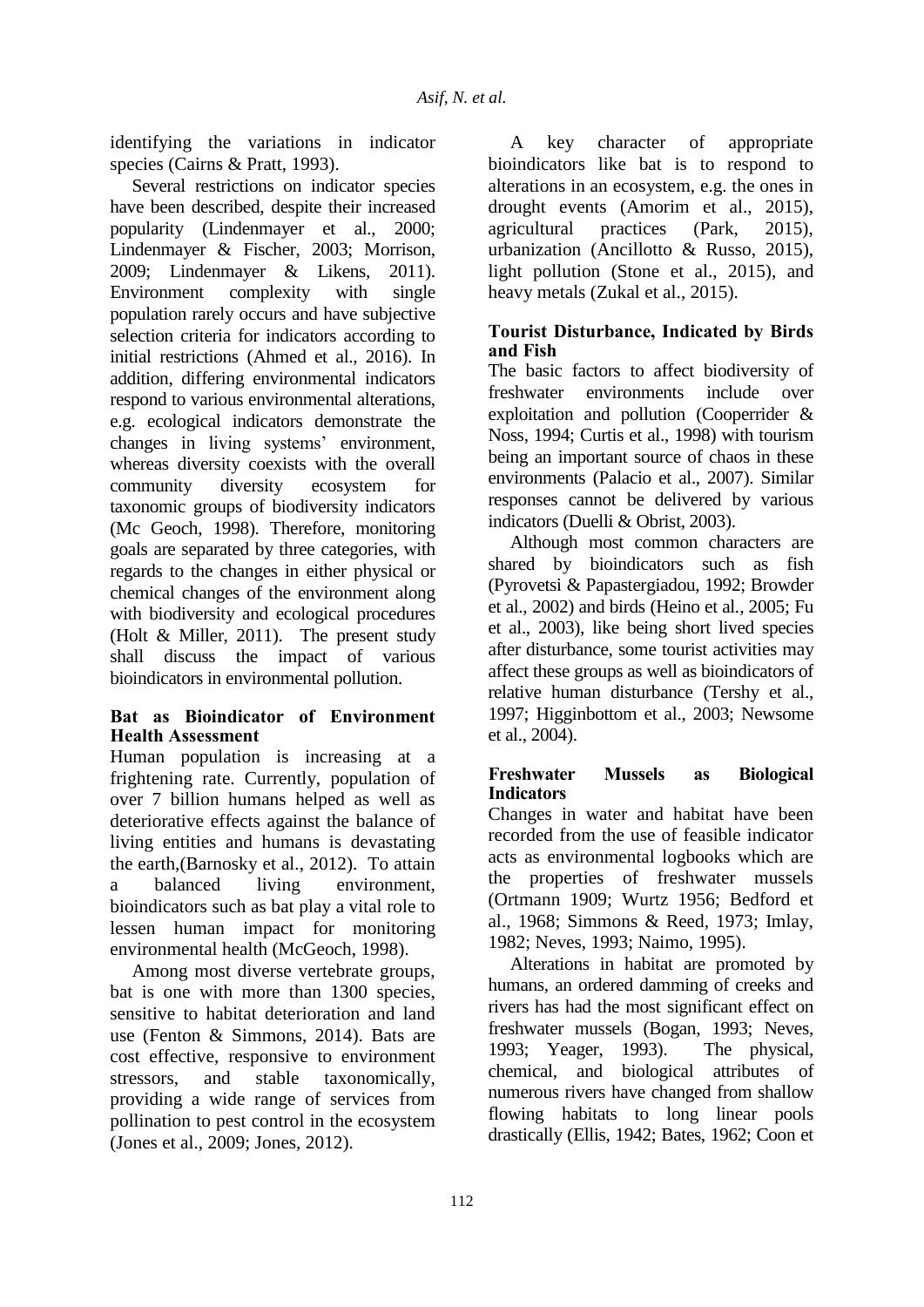al., 1977; Yeager, 1993; Hughes & Parmalee, 1999).

Sedimentation is another process with harmful impacts on freshwater mussel communities. Soft, cohesive substrates, and suspended fine sediments are deleterious for most species and may affect respiration, feeding, and growth (Marking & Bills, 1979).

#### **Honey Bee as Bioindicator of Environment Quality**

Likely to be used to determine environmental quality for bioindication, honey bee is an efficient bioindicator that reacts quickly to various external factors (Crane, 1984; Bilalov et al., 1992; Jeliazkova et al., 2001; Jeliazkova et al., 2002; Porrini et al., 2003; Zhelyazkova et al., 2004; Fakhimzadeh et al., 2005; Stanimirovic et al., 2005; Bianu & Nica, 2006; Gallina et al., 2006; Spodniewska & Romaniuk, 2006).

Cases of environmental pollution and atmospheric air which have contributed imbalanced health level, life status, and quality of the population in the past few years, have been monitored (Berberova et al*.,* 2008; Takuchev, 2011). The existing problem in the environment is monitored by determining the traces in plant and animal origins along with honey bees and humans (Eneva & Todorova, 2004; Berberova et al., 2008; Petkov et al., 2010).

As a consequence of atmospheric nuclear testing, bee has been monitored as an indicator of radionuclide strontioum 90 in the environment (Svoboda, 1962). Since 1970, in territorial and urban surveys, environmental pollution is caused by heavy metals (Cavalchi & Fornaciari, 1983; Crane, 1984) and pesticides in rural regions (Atkins et al., 1981).

## **Earthworm as Bioindicator of Soil Pollution**

Both environment and human life are in danger, due to high levels of pesticides and heavy metals, which cause soil pollution, (Caroline et al., 2001) with the exposed organisms being the greatest invaders of such kind of complex effects (Svendsen et al., 2004). Among soil species, in most soils, a huge part of invertebrate biomass is formed by earthworms (Haeba et al., 2013).

All biological agent, crusher, moisture retainer, aerator, and nature's plough are both composting agents and biofertilizers, at the same time (Eguchi et al., 1995). Predators play a key role in the assimilation of contaminated earthworm tissues increase the level of harmful chemicals in food chain and in this way soil health is indicated by these biological indicators with their particular behavior in toxic soils (Caroline et al., 2001). By means of 'earthworm acute toxicity test' possible risk of environmental pollutants on invertebrates of soil has been examined (Anonymous, 1984).

## **Lichen as Bioindicator of Metal Pollution**

Pb, Ni, Cu, Cr, and Cd are some metals in cement dust, generated by cement industry (Alkhasman & Shawabkeh, 2006). Wind and rain cause spread cement dust and its related chemicals usually found in lichens, soils, animals, and plants (Schuhmacher et al., 2009). To detect air pollution, lichens are likely to be used as indicators (Yazici & Aslan, 2006; Cicek et al., 2008; Bingol et al., 2009). Due to their sensitivity to different factors of environment, lichens are considered to be the most appropriate biomonitors of air quality during last 30 years (Conti & Cecchetti, 2001; Brodo, 1961; Rossbach & Lambrecht, 2006).

Lichens are considered the most reliable biomonitors according to their specific physiological, morphological, and anatomical characteristics (Battal et al., 2004). Changes in air quality can be detected by air pollutant sensitive epiphytic lichen species (Showman, 1988). It is compulsory for the judgment of an area that it should have enough species of lichen to monitor air pollution (Calvelo & Baccala, 2009).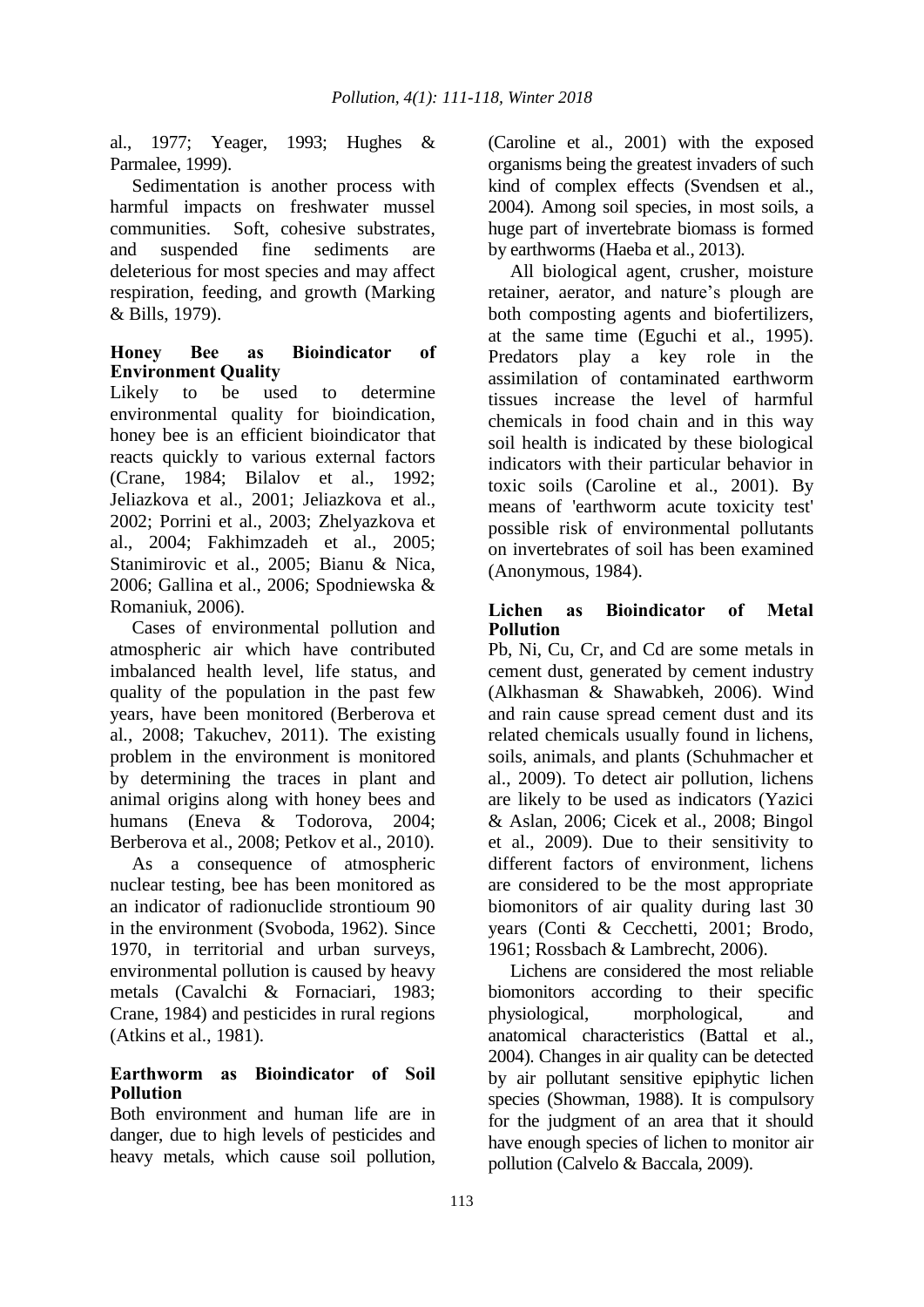#### **Phytoplankton as Bioindicator for Water Quality**

There is a relation between aquatic organisms and pollution as aquatic organisms are considered to be the indices of pollution (Kolkwitz and Marrson, 1908). Several methods have been proposed to locate organisms, able to monitor the quality of water (Knopp, 1954; Zelinka & Marvan, 1961; Sladecek, 1973). In some streams of Taiwan, microorganisms, fish, and macroinvertebrates have been used to monitor water quality (Hau et al., 1976; Hong, 1979; Lee et al., 1967).

Both anthropogenic activities and industrialization are behind the hazardous materials and the pollutants, increasingly discharged in the environment (Ghorbanli et al., 2007; Raabe, 1999; Bakand et al., 2005; Hayes et al., 2007). Biomonitoring capacity of roadside plant leaves can be measured by their exposure to air pollutants as well as their reaction as stressor against them (Pandey et al., 2005; Sharma et al., 2007), yet in an industrial area the response from several growing plants has been monitored biochemically and physiologically through proper investigation (Joshi et al., 2009; Gupta et al., 2009; Sharma and Tripathi, 2009; Gupta et al., 2011).

#### **CONCLUSION AND RECOMMENDATIONS**

The use of indicator species as ecological indicators is reliable and cost-effective to assess the changes in environment, though it is quite challenging to select a specific indicator and then identify it as well as the relation among the indicators and their particular applications. The future usefulness of indicator species will strictly depend on selected indicator groups that present the environment in actually, showing efficient relations between the indicator species and under lying processes of interest.

Furthermore, extensive surveys, search of literature, and research is required on various bioindicators as well as their

particular role in determination of environmental health including novel approaches to human interference that creates disturbance in the environment, causing pollution and leading to the loss of ecosystem services such as plant pollinators, drinking water, and clean air.

Environmental pollution has major impacts on the disturbance of ecosystem. Although it is very difficult to make our environment free from pollution, it can be reduced by releasing chemical liquids from factories into water bodies after treatment, using vehicles with less fuel combustion, and using pesticide spray in a controlled manner. Moreover, further studies are required in this aspect to prevent living beings from suffering damages that play vital role in the maintenance of ecosystem.

#### **REFERENCES**

Ahmed, A.H.S., Aaron, M.E., Alison, O., Claudia, V.L. and Matthew, K.L. (2016). How do ecologists select and use indicator species to monitor ecological change? Insights from 14 years of publication in Ecological Indicators. Ecological Indicators, 60, 223-230.

Alkhashman, O.A. and Shawabkeh, R.A. (2006). Metals distribution in soils around the cement factory in southern Jordan. Environ. Pollut., 140, 387-394.

Amorim, F., Mata, V.A., Beja, P. and Rebelo, H. (2015). Effects of a drought episode on the reproductive success of European free-tailed bats, Tadarida teniotis, Mammalian Biology.

Ancillotto, L. and Russo, D. (2015). Sensitivity of bats to urbanization: a review. Mammalian Biology, this issue.

Anonymous, (1984). Guidelines for the testing of chemicals No. 207. Earthworm acute toxicity tests. OECD Adopted 4 April 1984.

Atkins, E. L., Kellum, D. and Atkins, K.W. (1981). Reducing pesticides hazard to honey bees: mortality prediction techniques and integrated management strategies. Division of Agricultural Sciences, University of California, Leaf. 2883, Pp: 22.

Bakand, S., Winder, C., Khalil, C. and Hayes, A. (2005). Toxicity assessment of industrial chemicals and airborne contaminants: Transition from in vivo to in vitro test method: A review. Inhal.Toxicol., 17(13), 775-787.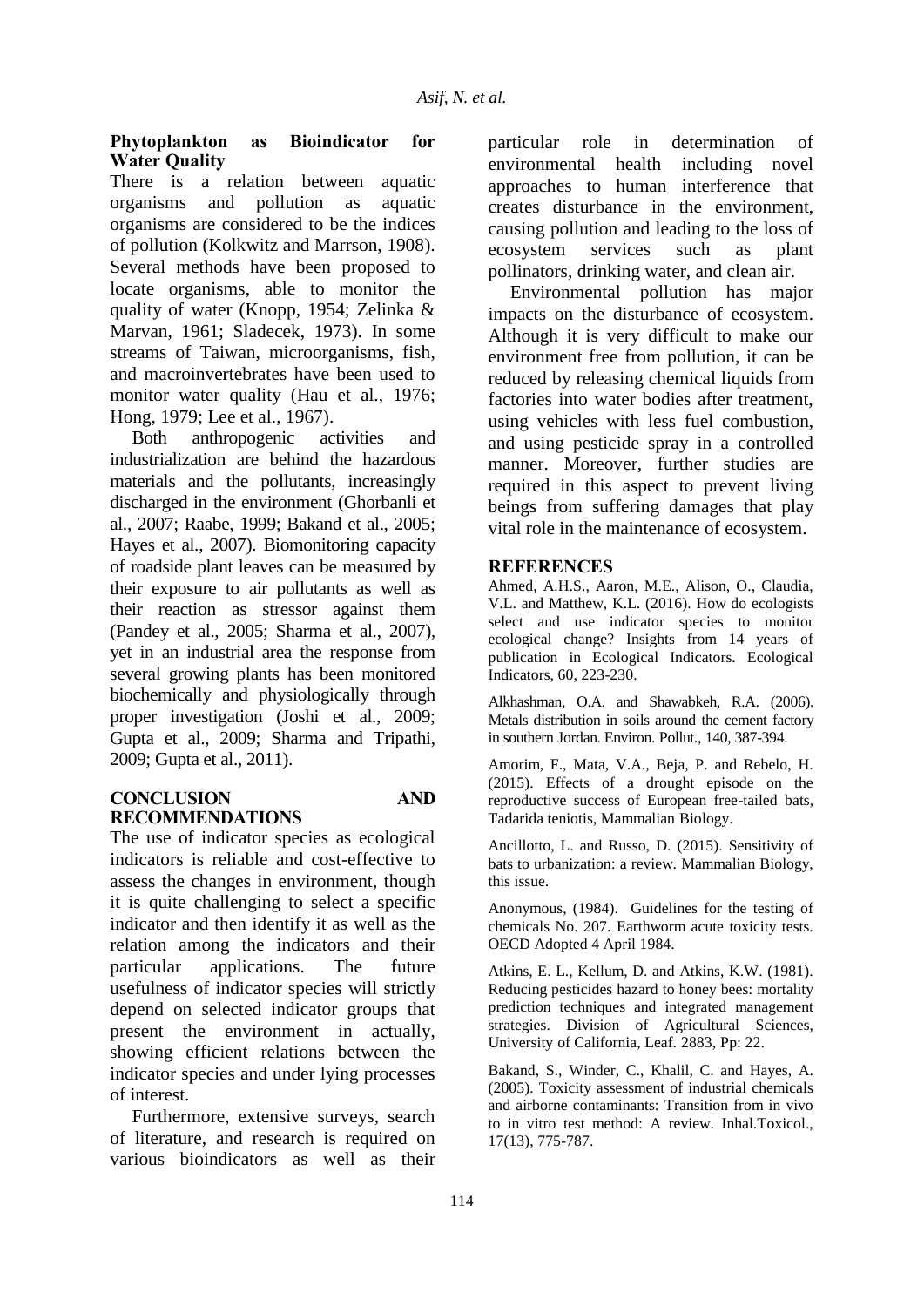Barnosky, A.D., Hadly, E.A., Bascompte, J., Berlow, E.L., Brown, J.H., Fortelius, M., Getz, W.M., Harte, J., Hastings, A., Marquet, P.A., Martinez, N.D., Mooers, A., Roopnarine, P., Vermeij, G., Williams, J.W., Gillespie, R., Kitzes, J., Marshall, C., Matzke, N., Mindell, D.P., Revilla, E. and Smith, A.B. (2012). Approaching a state shift in Earth's biosphere. Nature, 486, 52-58.

Bartell, S.M. (2006). Biomarkers, bioindicators, and ecological risk assessment, a brief review and evaluation. Environ. Bioindic., 1, 39–52.

Bates, J.M. (1962). The impact of impoundment on the mussel fauna of Kentucky Reservoir, Tennessee River. American Midland Naturalist, 68, 232-236.

Battal, P., Aslan, A. and Cakici, A. (2009). Effect of air pollutant sulfurdioxide on phytohormone levels in some lichens. Fres. Environ. Bull., 13(5), 436-440.

Bedford, J.W., Roelofs, E.W. and M.J. Zabik. (1968). The freshwater mussel as a biological monitor of pesticide concentrations in a lotic environment. Limnology and Oceanography, 13(1), 118-126.

Berberova, R., Bliznakov,A., Baykov, B. and Gyurov, R. (2008). Prinos za otshenka na okolnata sreda v oblast Stara Zagora. In: Proceeding of 7-th International Conference "Ecology-stable development", 23-25 October 2008, Vratsa, Bulgaria.

Bianu, E. and Nica, D. (2006). Honeybees – bioindicators in a heavy metals polluted area. In: Proceedings of the Second European Conference of Apidology EurBee, Praque, Czech Republic, 10-16.

Bilalov, F.S., Kolupaev, B.I., Kotov, Y.S., Musaramova, S.S. and Skrebneva, L.A. (1992). Bee products and environmental control. Pchelovodstvo, 12, 4-6.

Bingol, A., Aslan, A. and Cakici. (2009). Biosorption of chromate anions from aqueous solution by a cationic surfactant-modified lichen (*Cladonia rangiformis* (L.).J. Hazard. Mater., 161, 747-752.

Bogan, A.E. (1993). Freshwater bivalve extinctions (Mollusca: Unionoida): A search for causes. American Zoologist, 33, 599-609.

Brodo, I.M. (1961). Transplant experiments with coricolous lichens using a new technique. Ecology, 42, 838–841.

Browder, S. F., Johnson, D. H. and Ball, I. J. (2002). Assemblages of breeding birds as indicators of grassland condition. Ecological Indicators*,* 2, 257–270.

Cairns, Jr. and Pratt, J.R. (1993). A history of biological monitoring using benthic macroinvertebrates. In: Freshwater Biomonitoring and Benthic Macroinvertebrates. Chapman & Hall, New York, Pp: 10–27.

Caroline, J.L., Trevor, G.P., Andrew, A.M. and Kirk, T.S. (2001). Survival and behaviour of the earthworms Lumbricus rubellus and *Dendrodrilus rubidus* from arsenatecontaminated and noncontaminated sites Soil Biology and Biochemistry, 33, 1239-1244.

Cavalchi, B. and Fornaciari, S. (1983). Api, miele, polline e propoli come possibili indicatori di un inquinamento da piombo e fluoro - Una esperienza di monitoraggio biologico nel comprensorio ceramico di Sassuolo-Scandiano.- In: *Atti del seminario di studi "i biologi e l'ambiente" Nuove esperienze per la sorveglianza ecologica.* Reggio Emilia, Italy (Manzini, P., Spaggiari, R., Eds) 17-18 febbraio, 275-300.

Cicek, A., Koparal, A.S., Aslan, A. and Yazici, K. (2008). Accumulation of heavy metals from motor vehicles in transplanted lichens in an urban area. Commun. Soil Sci. Plant Anal., 39, 168-176.

Conti, M.E. and Cecchetti, G. (2001). Biological monitoring: lichens as bioindicators of air pollution assessment – a review. Environmental Pollution, 114, 471–492, Reprinted (or higher parts taken) with a kind permission from Elsevier.

Coon, T.G., Eckblad, J.W. and P.W. Trygstad. (1977). Relative abundance and growth of mussels (Mollusca: Eulamellibranchia) in pools 8, 9, and 10 of the Mississippi River. Freshwater Biology, 7, 279-85.

Cooperrider, A. and Noss. R. (1994). Saving aquatic biodiversity. Wild Earth. Spring, 54–64.

Crane, E. (1984). Bees, honey and pollen as indicators of metals in the environment. Bee World,  $65(1)$ ,  $47 - 49$ .

Crane, E. (1984). Bees, honey and pollen as indicators of metals in the environment. Bee World, 55, 47-49.

Curtis, B., Roberts, K. S., Griffin, M., Bethune, S., Hay, C. J. and Kolberg, H. (1998). Species richness and conservation of Namibia freshwater macro– invertebrates, fish and amphibians. Biodiversity and Conservation, 7, 447–466.

Duelli, P. and Obrist, M. K. (2003). Biodiversity indicators: the choice of values and measures. Agriculture, Ecosystems and Environment, 98, 87–98.

Eguchi, S., Hatano, R. and Sakuma, T. (1995). Toshio effect of earthworms on the decomposition of soil organic matter. Nippon Dojo-HiryogakuZasshi, 66, 165-167.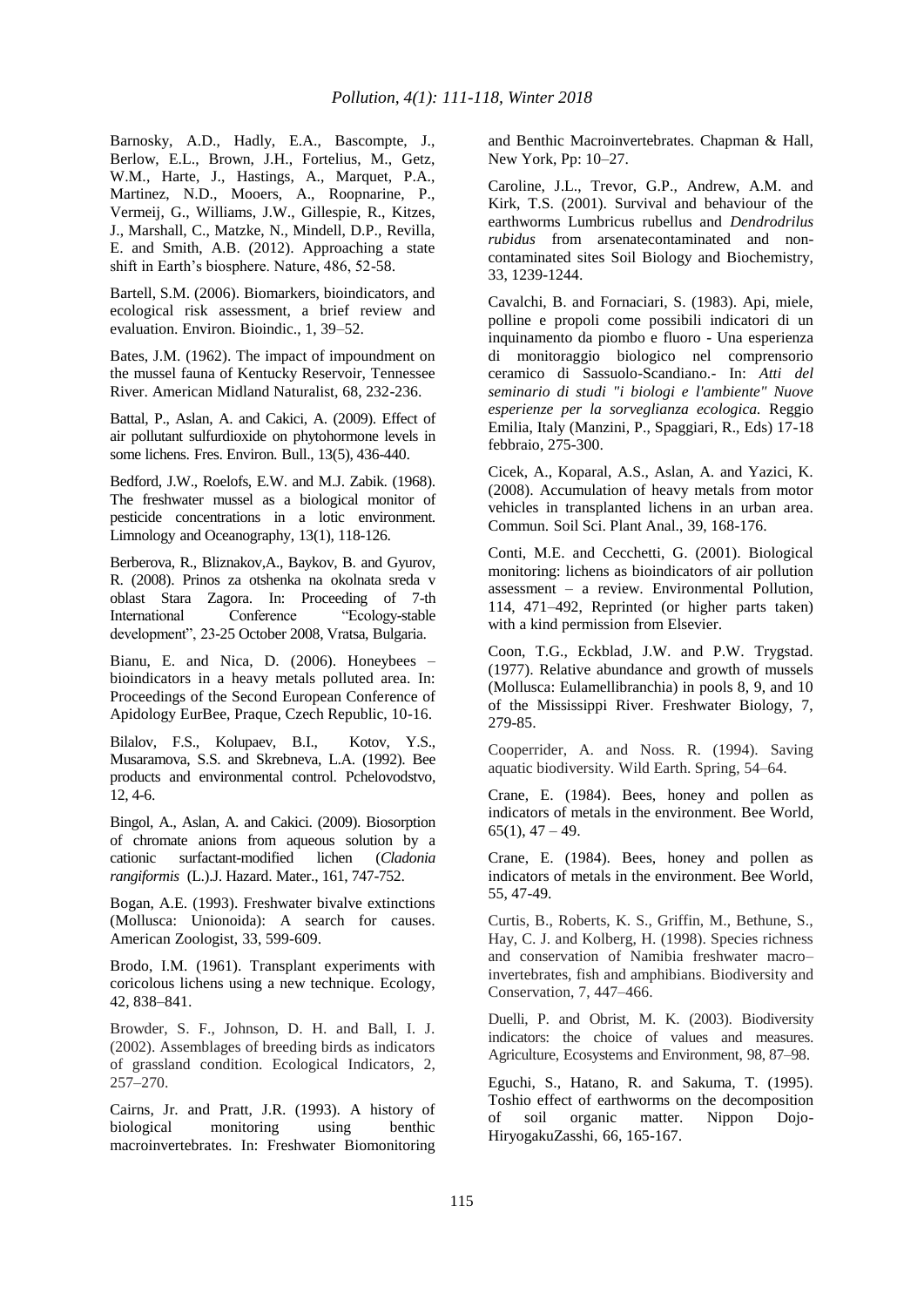Ellis, M.M. (1942). Fresh-water impoundments. Transactions of the American Fisheries Soceity, 71st Annual Meeting, 80-93. Evermann, B.W., and H.W. Clark. 1918. The Unionidae of Lake Maxinkukee. Proceedings of the Indiana Academy of Science, 1917, 251-285.

Eneva, S. and Todorova, M., 2004. Content of heavy metals in leached maroon forest soils in the region of the Agrobiochim – Stara Zagora. Journal of Agricultural Science and Forest Science, (2), 65-67.

Fakhimzadeh, K., Lodenius,M., Kujala, J., Kahioloto, H. and Tulisalo, E. (2005). Using bees and hive products to assess metal pollution in Finland. In: Proceeding of XXXIX-th Apimondia International Apicultural congress, 21-26 August 2005, Dublin, Ireland, Pp: 52.

Fenton, M.B. and Simmons, N.B. (2014). Bats: a world of science and mystery. University of Chicago Press, Chicago.

Fu, C., Wu, J., Chen, J., Wu, Q. and Lei, G. (2003). Freshwater fish biodiversity in the Yangtze River basin of China: patterns, threats and conservation. Biodiversity and Conservation, 12, 1649–1685.

Gallina, A., Baggio, A. and Mutinelli, F. (2005). Heavy metal contamination of honey in Veneto region (Northheastern Italy): an overview of the situation 2003 – 2004. In: bioindicators. Biological Reviews, 73, 181-201.

Ghorbanil, M., Bakand, Z., Khaniki, B. and Bakand, S. (2007). Air pollution effects on the activity of antioxidant enzymes in Nerium oleander and Robinia pseudo acacia plants in Tehran. Iranian Journal of Environmental Health, Science and Engineering, 4(3), 157-162.

Gupta, S., Bhattacharya, D., Datta, J.K., Nayek, S. and Satpati, S. (2009) Effects of vehicular emissions on biochemical constituents of leaves. Pollut. Res., 28, 157–160.

Gupta, S., Nayek, S. and Bhattacharya, P. (2011) Effect of air-borne heavy metals on the biochemical signature of tree species in an industrial region, with an emphasis on anticipated performance index. Chemistry and Ecology, 27(4), 381-392.

Haeba, M., Kuta, J., Arhouma, Z.K. and Elwerfalli, H.M.A. (2013). Earthworm as bioindicator of soil pollution around Benghazi City, Libya. J Environ Anal Toxicol., 3, 6.

Hau, D.M., Chang, T.C., Huang, H.T. and Lin, W.D. (1976). Ecological studies on the stream water pollution near the water works in Taipei city. Report II. Analysis of biotic factors in the stream water . Biol. Bull. Natl. Taiwan Normal Univ., 11, 39-49.

Hayes, A., Bakand, S. and Winder, C. (2007). Novel in vitro exposure techniques for toxicity testing and Biomonitoring of airborne contaminants. In: Drug Testing In vitro-Achievements and Trends in cell culture techniques, Wiley-VCH, Berlin, 103-124.

Heino, J., Paavola, R., Virtanen, R. and Muotka, T. (2005). Searching for biodiversity indicators in running waters: do bryophytes, macroinvertebrates, and fish show congruent diversity patterns? Biodiversity and Conservation, 14, 415–428.

Higginbottom, K., Green, R. and Northrope, C. (2003). A framework for managing the negative impacts of wildlife tourism on wildlife. Human Dimensions of Wildlife, 8, 1–24.

Holt, E.A. and Miller, S.W. (2011). Bioindicators: using organisms to measure environmental impacts. Nature Education Knowledge*,* 3, 8. Honeybee biofilter abilities. In Proceeding of XXXIX-th Apimondia International Apicultural Congress, 21- 26 August 2005, Dublin, Ireland, Pp: 95.

Hong, C.C. (1979). The investigation of aquatic life in Tan-Shui river basin and the assessment of its pollution degree. Biol. Bull. Natl. Taiwan Normal Univ., 14, 23-31.

Hughes, M.H. and Parmalee, P.W. (1999). Prehistoric and modern freshwater mussel (mollusca: bivalvia) faunas of the Tennessee River: Alabama, Kentucky, and Tennessee. Regulated Rivers: Research and Management, 15, 24-42.

Imlay, M.J. (1982). The use of shells of freshwater mussels in monitoring heavy metals and environmental stresses: a review. Malacological Review, 15, 1-14.

Jeliazkova, I., Marinova, M. and Gurgulova, K. (2002). Honey bee and their products as bioindicators for environmental pollution. Influence of sub-feeding of bee families with microelements contaminated sugar solution on content of those elements in bee organism. Journal of Animal Science, 39**(**4-5), 154-157.

Jeliazkova, I., Marinova, M. and Peneva, V. (2001). Honey bee and their products as bioindicators for environmental pollution. Study on mineral content of body of bee-workers received different doses of microelements with their food. Journal of Animal Science, 38(6), 37-40

Jones, G., 2012. What bioindicators are and why they are important. In: Flaquer, C., Puig-Montserrat, X. (Eds). Proceedings of the International Symposium on the Importance of Bats as Bioindicators. Museum of Natural Sciences Edicions, Granollers, Pp: 18-19.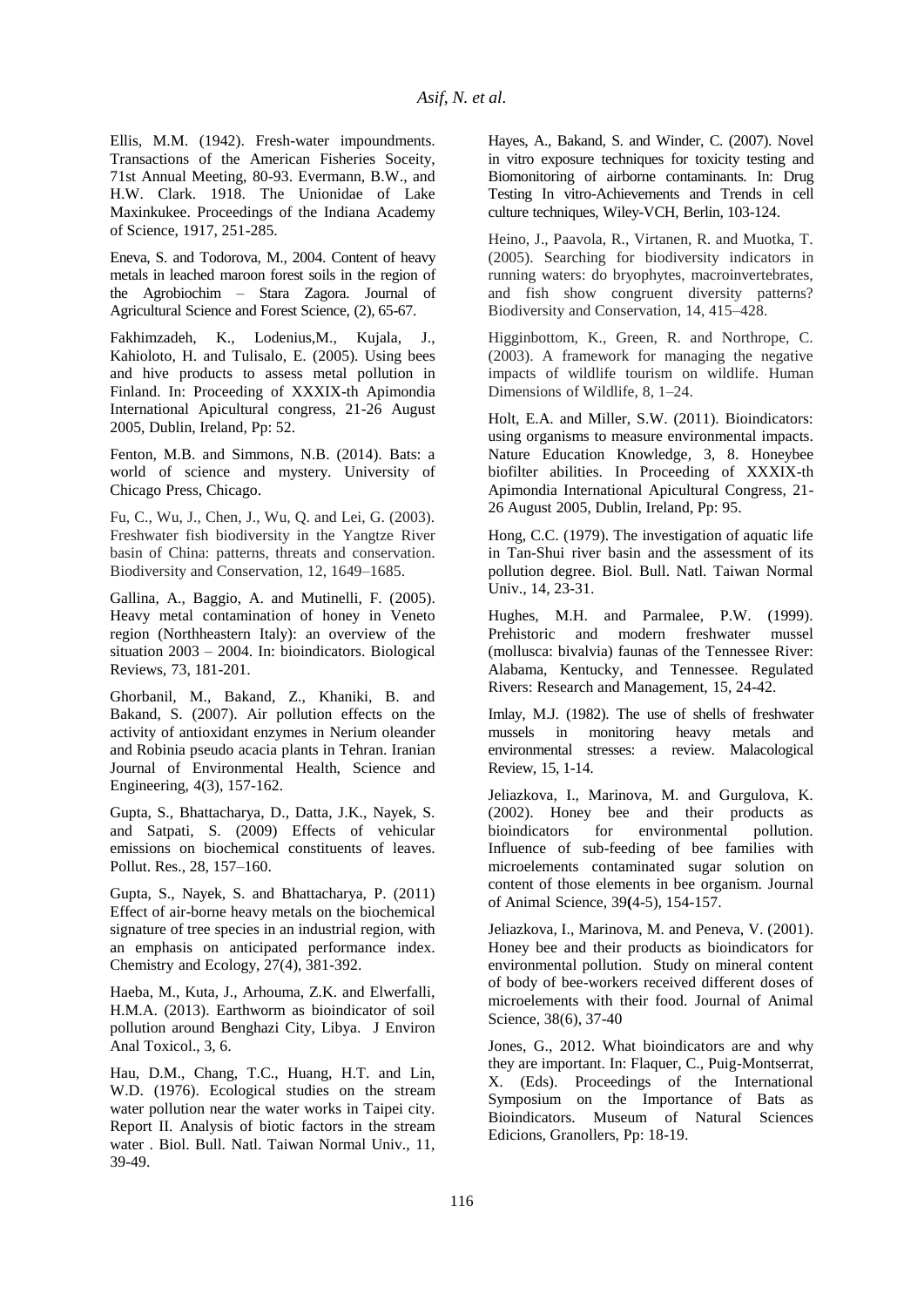Jones, G., Jacobs, D.S., Kunz, T.H., Willig, M.R. and Racey, P.A. (2009). Carpe noctem: the importance of bats as bioindicators. Endangered Species Research*,* 8, 93-115.

Joshi, N., Chauhan, A. and Joshi, P.C. (2009). Impact of industrial air pollutants on some biochemical parameters and yield in wheat and mustard plants. Environmentalist, 29, 398-404.

Knopp, H., 1954. Ein neuer Weg zur Darstellung biologischer Gewasseruntersuchungen, erlautert an einem Gutellangsschnitt des Mains. Die. einem Gutellangsschnitt des Mains. Die. Wasserwirtschaft, 45, 9-15.

Kolkwitz, R. and Marrson, M. (1908). Okologie der pflanzlichen Saprobien. Ber. Deut. Bot. Ges., 26, 505-519.

Landres, P.B., Verner, J. and Thomas, J.W. (1988). Ecological uses of vertebrate indicator species: a critique. Conserv. Biol., 2, 316–328.

Lee, C.D., Kuo, C.L. and Wang, S.P. (1967). Benthic macroinvertebrates and fish as biological indicator, with reference to the community diversity index. Report of Taiwan Prov. Inst. of Water Poll. Prot., 1, 1-44.

Lindenmayer, D.B. and Fischer, J. (2003). Sound science or social hook: a response to Booker's application of the focal species approach. Landsc. Urban Plann., 62, 149–158.

Lindenmayer, D.B. and Likens, G.E. (2011). Direct measurement versus surrogate indi-cator species for evaluating environmental change and biodiversity loss. Ecosystems, 14, 47–59.

Lindenmayer, D.B., Margules, C.R. and Botkin, D. (2000). Indicators of forest sustainability biodiversity: the selection of forest indicator species. Conserv. Biol., 14, 941–950.

Markert, B. (2008). From biomonitoring to integrated observation of the environment – the multi-markered bioindication concept. Ecological Chemistry and Engineering. 15(3), 315–330.

Marking, L.L. and Bills, T.D. (1979). Acute effects of silt and sand sedimentation on freshwater mussels. Pp: 204-211 in Rasmussen, J.R., ed. Proceedings of the UMRCC symposium on Upper Mississippi River bivalve mollusks. Upper Mississippi River Conservation Committee, Rock Island, Illinois.

McGeoch, M.A. (1998). The selection, testing and application of terrestrial insects as

Merian, E., Anke, M., Ihnat, M. and Stoepler, M., 2008. Elements and their compounds in the environment (Second edition) published online. Copyright Viley-VCH Verlag Gmbh & Co KGaA.

Morrison, M.L. (2009). Restoring Wildlife: Ecological Concepts and Practical Appli-cations. Publication of Society for Ecological Restoration International. Island press, Washington.

Mueller, P. (1980). Biogeographie. UTB, Ulmer Verlag. Stuttgart.

Naimo, T.J. (1995). A review of the effects of heavy metals on freshwater mussels. Ecotoxicology, 4, 341-362.

Neves, R.J. (1993). A state-of-the-unionids address. Conservation and management of freshwater mussels. Pp: 1-10.

Newsome, D., Lewis, A. and Moncrieff, D. (2004). Impacts and risks associated with developing, but unsupervised, stingray tourism at Hamelin Bay, Western Australia. International Journal of Tourism Research*,* 6(5), 305–323.

Ortmann, A.E. (1909). The destruction of the freshwater fauna in western Pennsylvania. Proceedings of the American Philosophical Society*,* 48(191), 90- 110.

Palacio, N.J., Verdu, J.R., Galante, E., Jimenez, G.D. and Olmos, O.G. (2007). Birds and fish as bioindicators of tourist disturbance in springs in semi-arid regions in mexico: A basis for management. Animal Biodiversity and Conservation, 30, 1.

Pandey, S.K., Tripathi, B.D., Prajapati, S.K., Mishra, V.K., Upadhyay, A.R., Rai, P.K. and Sharma, A.P. (2005). Magnetic properties of vehicle derived particulates and amelioration by Ficus infectoria: a keystone species. Ambio: A Journal on Human Environment, 34(8), 645-646.

Park, K. (2015). Mitigating the impacts of agriculture on biodiversity: bats and their potential role as bioindicators. Mammalian Biology, this issue.

Petkov, G., Yablanski, T., Todorova, M., Pavlov, D., Kostadinova, G. and Barakova, V. (2010). Ecological assessment of soils from parks and places in Stara Zagora. Journal of Agricultural Science and Forest Science, 9(4), 24-31.

Porrini, C., Medrzycki, P., Bortolotti, L., Sabatini, A.G., Girotti, S., Ghini, S., Grillenzoni, F., Gattavecchia, E. and Celli, G. (2003). Honeybees as bioindicators of the environmental pollution. In: Proceeding of XXXVIIIth Apimondia International Apicultural Congress, 24-29 August 2003, Ljubljana, Slovenia, Final Programme and Book of Abstracts, Pp: 424.

Posudin, Y. (2014). Bioindication, in Methods of Measuring Environmental Parameters. John Wiley